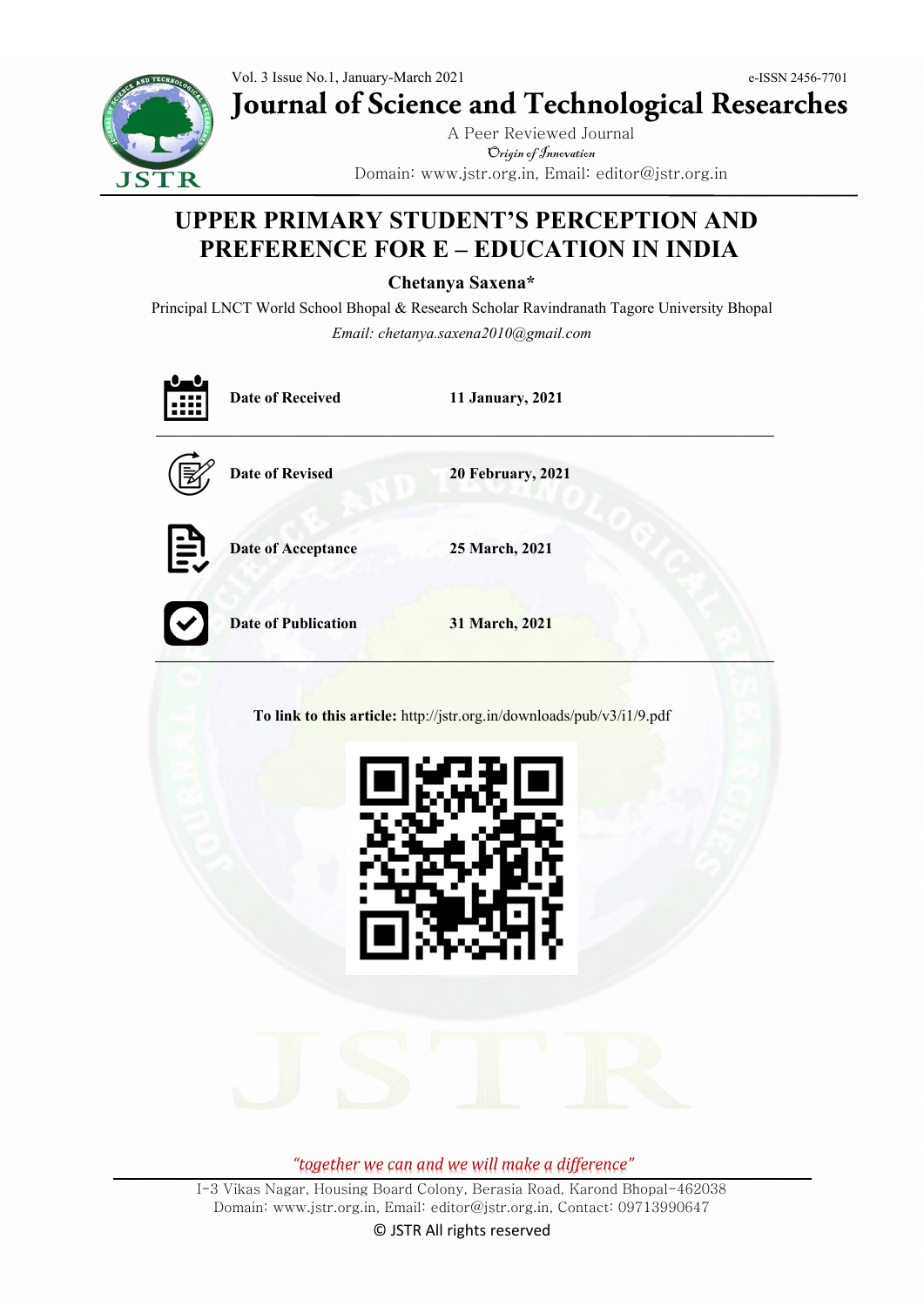## **UPPER PRIMARY STUDENT'S PERCEPTION AND PREFERENCE FOR E – EDUCATION IN INDIA**

#### **Chetanya Saxena\***

Principal LNCT World School Bhopal & Research Scholar Ravindranath Tagore University Bhopal

*Email: chetanya.saxena2010@gmail.com*

### **ABSTRACT**

Education has now become a basic need of every human being to become a self-developed person. But this the COVID-19 pandemic has forced all education houses around the world to shut down indefinitely and thus has to move their educational activities onto online platforms. The schools were not prepared for such an unbelievable and sudden transition but any how they come up with an alternative of online classes. And thus teaching-learning processes start evolving gradually.

The online classes or e-learning is now in practice of all education houses. Now it is compulsory for all students to become a part of this platform as they have no other choices for their upliftment.

This review paper throws light upon the different aspects related to e-learning in opinion of students and teachers during this ongoing pandemic.

The upper middle students felt that they learn better in physical classrooms rather than virtual classrooms. The students, however, felt that the teachers have shown improvement in their online teaching skills. The students also cherished the online study material being used in providing online education. On the other hand, the students also felt that online education is stressful and affecting their health and social life. This pandemic has led to a prevalent adoption of e- learning system and the lessons learnt now will be accommodated in the future.

This study also provides a summarization about the impacts of e-learning on education and society.

*Keywords: E- learning, upper middle class students, Pandemic, preferences for online education*

#### **INTRODUCTION**

In India when most of the schools were winding up their 2019-20 academic session, all the education industries were shut down due to lockdown at the end of March 2020 to discontinue the spread of corona virus. Thus, the only option was to elect the e- education. Thus, COVID-19 pandemic has given online education an unpredicted thrust, and allowed the continuation of study through formal education.

The online classes or e-learning has now become in practice of all education houses. Now it is obligatory for all students to become a part of this platform as they have no other choices for their upliftment. Online education offers improved access, improves the quality of learning, reduces infrastructural costs and provides lifelong learning opportunities [1]. On the contrary, studies have indicated that some developing and under-developed countries are unable to function e-learning systems proficiently [2].

This study is based on the impact of e-learning and digitalization on schools, using the primary and secondary schools

Jaeger and Blaabæk (2020) highlighted that student coming from economically weaker sections of the society face unequal learning opportunities relative to those who have better socioeconomic status [3]. Poverty and psychosomatic trauma have a significantly strong relationship [4] and students belonging to lower-income families suffer from scarcity of resources required for online learning [5]. Another intensifying concern in the current scenario is the fear of losing an academic year which is building a psychological pressure, indirectly stress on students of India [6].

Similar to other technologies, e-learning also has its own compensation and restrictions, which are discussed here in this short review.

#### **DISCUSSION**

The COVID-19 pandemic has uprooted the formal education system in India, causing enormous pressure on the online education sector.

Well-established private schools were quick to emphasize on their digital platforms and prepare to conduct classes online. But, State governments schools were not that much equipped to follow such digital platforms [7]. Although provisions were made in government schools to conduct classes online, existing faultiness—"between rural and urban, male and female, rich and poor"—were ignored.[8]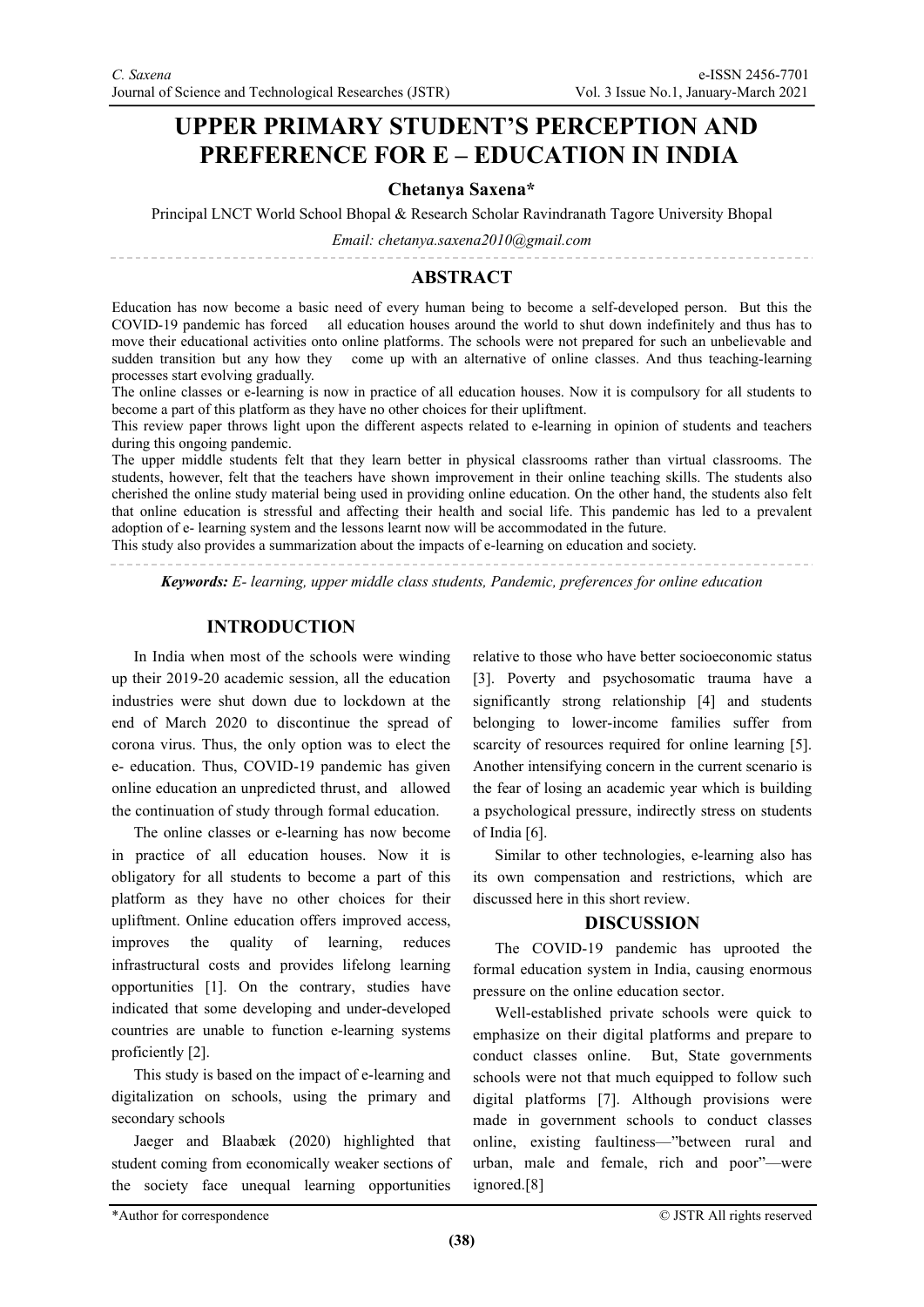#### **Internet in India** [9]

As of November 2019:

- 54 percent of the urban population of  $12+$ years and 32 percent of the same in the rural areas had internet access
- 77 percent of urban and 61 percent of rural internet users aged 12 and above used it every day, while 7 percent of urban and 13 percent of rural users used it less than once a week
- 99 percent of both urban and rural internet users aged 12 yrs. and above used mobile phones to access the internet
- 433 million people aged 12 yrs. and above, and 71 million people aged 5-11 yrs. were active internet users in India

#### **Mobile penetration in India**

- 502.2 million people in India had smartphones as of December 201[9\[10\].](https://www.orfonline.org/research/strengthening-the-online-education-ecosystem-in-india/#_edn10)
- The number of smartphone users is expected to be 859 million and 504 million respectively by 2022[11].

The provision of an E-Learning system is an important factor in providing a comprehensive Information and Communications Technology solution within schools.

The networking of teachers, students and others produces a active community sharing of information, ideas and strategies (12).

#### **1. Impact of e-learning on education**

- E-learning makes the class rooms more interactive which convert it into a easy learning environment.
- E-learning Helps in lively participation of students as well teachers.
- E-learning and teaching also provide teachers with a large database of questions.
- Teachers can also upload content online;
	- It also helps in create question paper and thus helps in examining student's performance.
	- o A very huge data of knowledge is available there to students in online education.
	- o E-learning has different types of contents like animations, videos, self-explanatory diagrams, puzzles, eBooks and past year questions papers, all of which are regularly updated.

o It provides effective teaching and learning means in classroom for teachers and students with User friendly GUI.( 13).

One of the best examples of impact of e-learning on education in India is the National Program on Technology Enhanced Learning (NPTEL), which is being funded and Initiated by Human Resource Development (HRD) ministry.

**2. Students perspectives on E. learning / online education**

The perspectives on e- learning varies students to student, age to age, place to place, society to society, conditions to conditions etc which can't be expressed so the summary of all the thoughts are put together and presented herein. The students had a mixed opinion about online education during the COVID-19 pandemic.

- A majority of the students approved or strongly approved, that learning takes place better in physical classrooms than through online education and only a minority of the students felt that online education is better than attending MOOCs
- On the other hand, the students felt that teachers have improved their online teaching skills since the beginning of the pandemic 2020
- Online education is also a practical and alternative option of study in the current scenario. The students also appreciated the online study materials and tools being provided by the teachers to propagate their knowledge.
- The students also accepted that ample study material is now available online. The slideshows (in power point), and you tube channels, live classes are an effective source in gaining knowledge (14).
- The students revealed that online tools sometimes facilitate them in problem solving. Programming, and even designing.
- They uttered that how their lectures can be made more interactive using devices like a digital pen.
- Students showed their preference for e-learning due to many reasons. But, the consideration of future opportunities was very much talked about. Directly or indirectly their major concern for gaining knowledge was attached with future prospects or building a good career. The students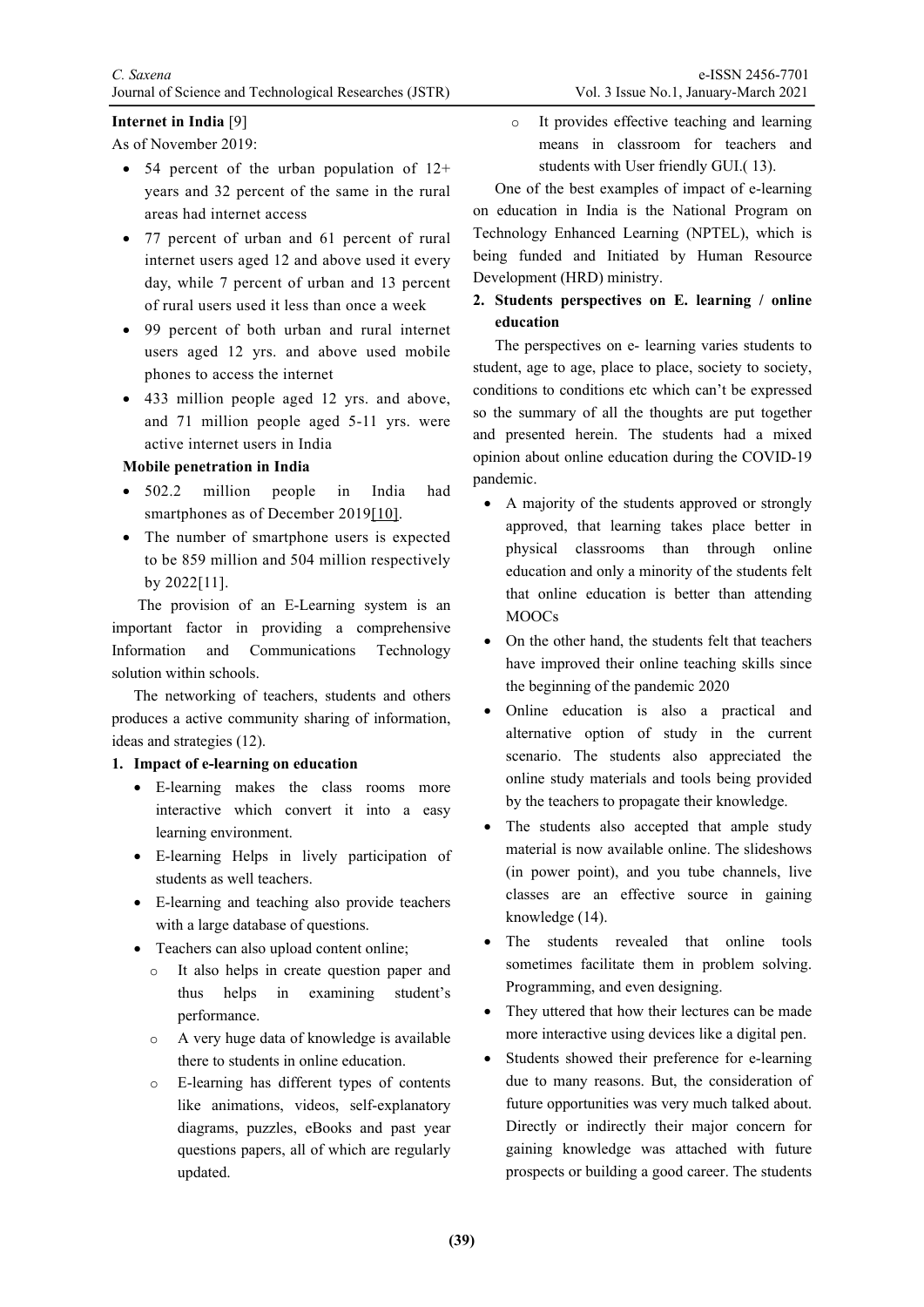discussed those e-learning acts as a support for carving their career (15).

- Some students felt that they can interact better with teachers in a physical classroom rather than virtual classrooms. Amusingly, very few students felt that the learning can be improved better if teachers and students show their faces during classes (16). Some students also suggested that interaction can be more effective if teachers and students convey their short and important messages through WhatsApp, chat box and many other social platforms.
- Most of the students also have opinion that regular assessments and assignments can help them in improving their online study. Less than fifty percent students agreed that online assessments and assignments can properly evaluate their knowledge and more than fifty percent students felt that weekly tests also facilitate the learning process.
- Almost all students, agreed that online education is adversely affecting their health. Many students are suffering from phobia of losing Internet connectivity during the live class (17).
- The bulk of the students accepted that online education is leading to the overuse of digital technologies
- Many students have opinion that extreme sitting in front of screen time is causing stress and affecting their sleep (18).
- Fifty percent students also agreed that online tests cause more anxiety than traditional forms of test.
- Some students also said that e learning also has some societal implications.
- Many students accepted that online education is affecting their daily life routine.
- Students shared that there is lack of motivation to study alone. They are tempted away from studying when they connect to the internet, hence may not be able to perform as well as they would do it in a traditional class.
- Almost everyone has a smart phone and a laptop along with internet connection. If left alone, they would be more prone to engagement in other activities like gaming, watching movies or series
- Students felt that one of the major causes of disinterest in e-learning is data security. The

student's creativity is also at stake as it encourages plagiarism (19).

- Students were of the opinion that that they are not motivated to study alone.
- They are being tempted away from studying when they have an access to internet. They lose interest when given a chance to surf net.
- Almost everyone has a smart phone and a laptop along with internet connection. If left alone, they would be more prone to engagement in other activities like gaming, watching movies or series which may also give rise to potential health risks associated with excessive usage.
- Students were of the opinion that even though learning is interactive, but still they feel that face-to-face interaction and the knowledge sharing is a must for education which is missed on virtual platform (20).
- Students shared that there is lack of motivation to study alone. They are tempted away from studying when they connect to the internet, hence may not be able to perform as well as they would do it in a traditional class.
- Challenges pertaining to excessive use of internet as well as screen time, ultimately affecting the pocket and health of student. Some time economic condition of a family also affects the study (21). A family with two children and one handset is also a very important factor effecting the study of the child. To overcome this situation one child attends class at a time, then other will attend his /her study when the mobile is free from the first one.
- Another but also a very important view from the low economic family back ground students is that they have to purchase the smart mobile only which is costing high. If they purchased the hand set then sometime even they can't afford the data expense.
- This age student is growing in an atmosphere consisting of learning, playing and interacting. Although, virtual classrooms lack the social and physical interaction aspect making it socially challenging (22). Children with pre-existing psychological problems such as attention-deficit/ hyperactivity disorder, behavior or mood disorders, depression and anxiety could be adversely affected by the disruption in their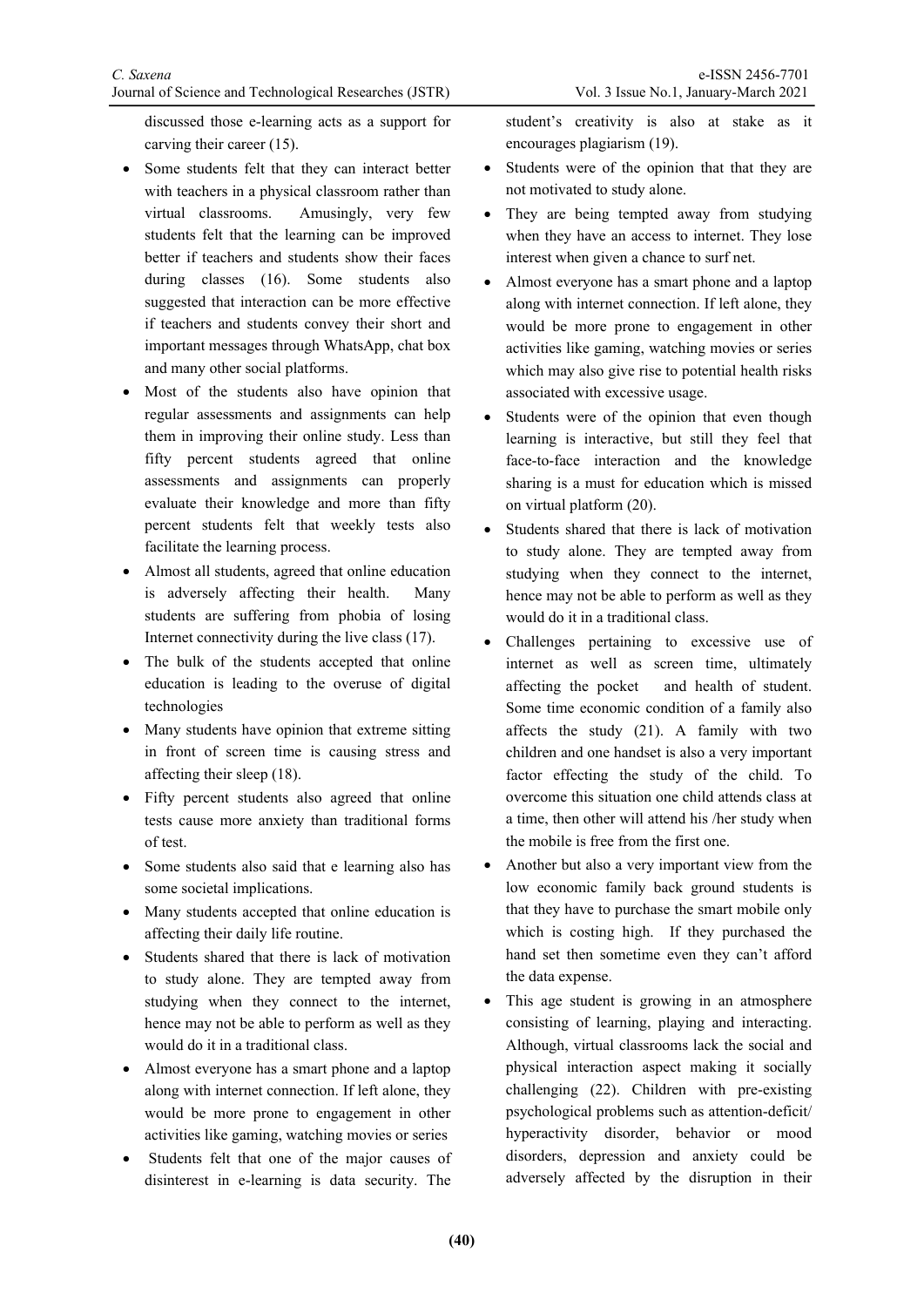routine owing to switch to online classes and closing of schools [23]. Council on Communications in Media (2011) reported that sleep anxiety, aggressive behavior and attention issues are the side-effects of excessive online media use among young children and youth [24].

#### **3. Preferences for E- learning/ online education**

On the basis of opinions of many researches on online education during the COVID-19 pandemic. The above result was concluded. Other than these, many perspectives or opinions from students on the eeducation, it also plays a vital role in nowadays education during this pandemic if we see another part of it. It is some time advantageous also. With the perspectives of students on online education, we must also have a look on it advantages or preferences over the tradition al education.

- The utmost and positive attitude for the eeducation its availability which is making it a popular form of distance learning platform today. It can be made available anywhere, at any time.
- The discussions and collaborative activities that occur in a physical classroom are more easy and comprehensive comparing to virtual classes held through online platform. (25). However, online education can be better adapted because of smaller class size and harmonized environment of the students.
- E-learning is trying to prevail over the challenges faced by students in rural areas in receiving proper education in traditional classrooms. (26) .
- Lone emphasizes that 'direct to device' technology will enable them to access educational facilities from anywhere [27].
- Additionally, the virtual classroom will facilitate them to save money which might have been or else spent on transportation and books for attending traditional classroom teaching. Although, setting up of an e -learning class needs one-time investment like mobile hand set, hearing aids etc. along with monthly internet data charges.
- The elasticity of online education offers students to learn and improve their professional skills instead of acquiring theoretical knowledge on

traditional subjects which might not interest them.

- Another exclusive characteristic of the online classroom is "critical thinking and feedback sharing Student-student interactions as well student teacher interactions in virtual classes are very helpful in providing a plat form where they can share their critique and feedback on each other. The teacher can also analyze assignments critically and give them productive feedbacks and thus, having ample scope for discussion.
- E-learning is an innovation, which has drastically impacted the way of learning and teaching as well. While analyzing the responses, the researchers analyzed that there are certain factors which motivate the students to adopt elearning while there are certain inhibitors which restrict the adoption of e-learning amongst students (28).
- It helps in grooming their skills and enhancing their knowledge which ultimately provides employment opportunities.
- E-learning is a very convenient and flexible option of training oneself not only on a day-today basis, but whenever one has free time to. It enables just-in time learning (29).
- Students are eager to adopt courses through elearning because they find it affordable. There are many online education portals that are providing quality education free of cost, which is a major attraction for the students
- Many students adopt e-learning of some specialized courses parallel with their education (degree course) as it is cost-effective with not much of a financial burden
- The students highlighted that they adopted learning because of its captive nature. The elearning content can capture the interest of participants because of the use of multimedia and in some cases its interactive nature (30).
- Students were highly motivated to adopt elearning due to interactivity it creates and hence engage the audience for longer time duration.
- The students also shared that it adds value to their on-going courses or education and hence increase the chance of employability. The courses can be selected as per one's choice and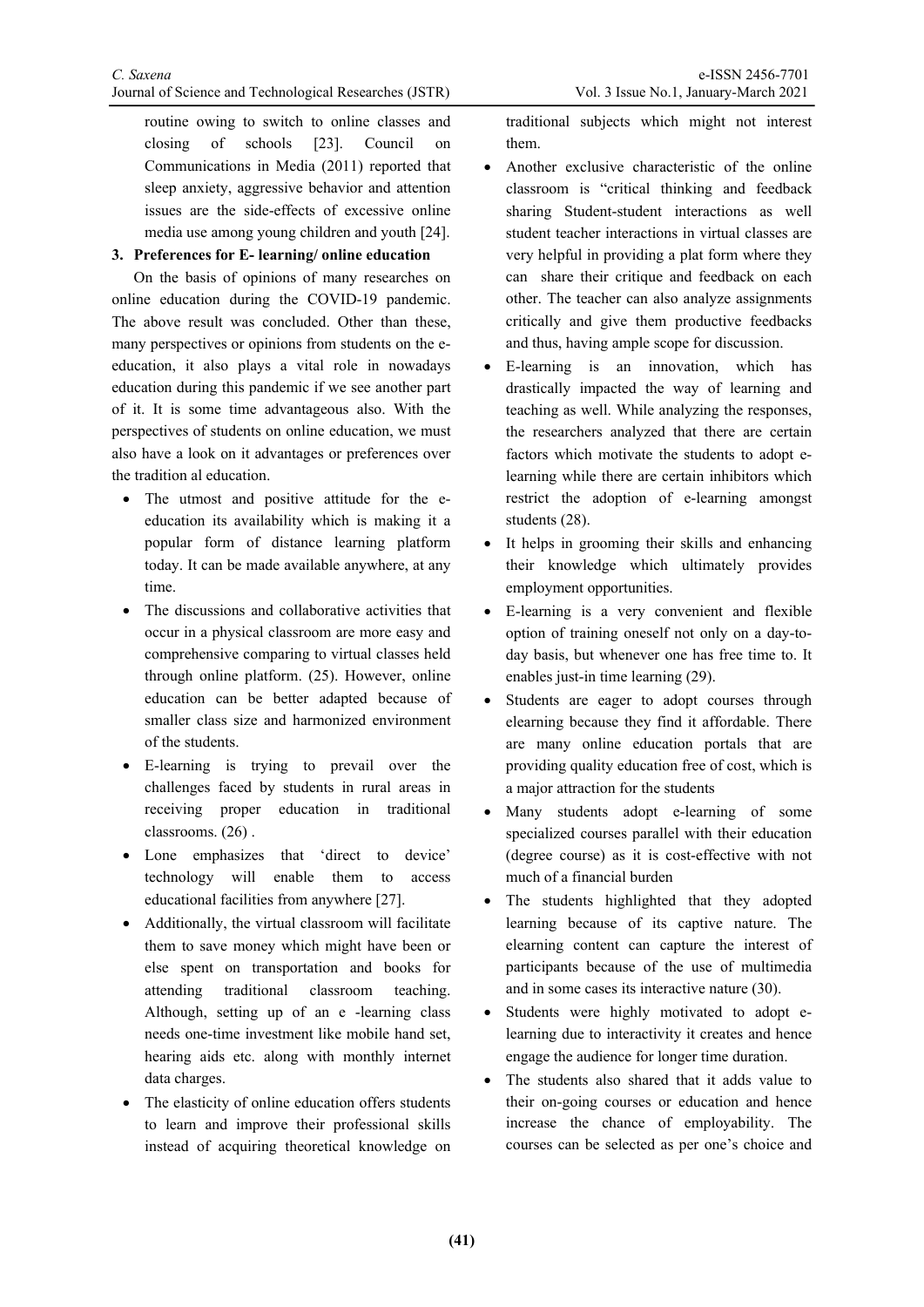thereby knowledge can be enhanced without even setting the limit

#### **CONCLUSION**

These days undoubtedly, education sector is turning into an e-learning sector. Many schools and colleges have also started teaching e-learning programs. Surely, the education sector will develop majorly in coming years with this hi-tech progression. The ease of user-friendliness, wide reach of internet, coverage and opportunities are the unique characteristics which makes the e-learning to be significant and thus will be fading the socio-economic differences among learners of various age groups in India.

In this paper, we discussed the impact of elearning on education, perspectives of upper middle students on online education and above all the

#### **REFERENCES**

- [1]. Brandon Hall, "e-learning: Building competitive advantage through people and technology," New York City,USA, 2001. [6] R. Shute and J. Miksad, "Computer assisted instruction and cognitive development in preschoolers," Child Study Journal, vol. 27, no. 3, pp. 237–253, 1997
- [2]. Rohman M, Marji DAS, Sugandi RM, Nurhadi D. Online Learning in Higher Education During Covid-19 Pandemic: Students' Perceptions. International Journal of Educational Research Open. 2020 Sep; 12:3644-3651
- [3]. Singh R. Online classes leading to stress, eye problems in children, say parents. 2020 July.
- [4]. Council on Communications and Media. Media use by children younger than 2 years. Pediatrics. 2011; 128:1040-1045.
- [5]. Government of India, Department of School Education & Literacy, Statistics Division, *Educational Statistics at a Glance* (New Delhi: Ministry of Human Resource Development, 5 March 2018).
- [6]. Protiva Kundu, "Indian education can't go online – only 8% of homes with young members have computer with net link", *Scroll,* 5 May 2020,79. Nielsen, Internet and Mobile Association of India, Digital in India: 2019 – Round 2 Report*.*

preferences of e-learning over traditional system of education. We found that e-learning have positive impacts on children academic performance, social, critical and cognitive thinking.

With the above given preferences of e- learning, online education also have adverse effects on the mental, emotional, social and physical health of students. By adopting certain measures of self-care and self-motivation these ill effects caused due to excessive use of virtual classrooms can be overruled. Moreover, policy makers in association with counselors can also help in organizing such challenges by making predetermined guidelines for students and teachers.

This pandemic has led to a widespread adoption of online education and the lessons we learn now will be helpful in the future.

- [7]. "Smartphone Users in India Crossed 500 Million in 2019, States Report", *News18*, 30 January 2020.
- [8]. Shah K, Mann S, Singh R, Bangar R, Kulkarni R. Impact of COVID-19 on the Mental Health of Children and Adolescents. Cureus. 2020 Aug;12(8):e10051
- [9]. Okiki, C.O. (2011), "Information Communication Technology Support for an ELearning Enviroment at the University of Lagos, Nigeria", Library Philosophy and Practice 610.
- [10]. "India to have 859 million smartphones users in 2022: ASSOCHAM-PwC*", ASSOCHAM*, 9 May 2019, https://www.assocham.org/newsdetail.p hp?id=7099
- [11]. Brandon Hall, "e-learning: Building competitive advantage through people and technology," New York City,USA, 2001.
- [12]. Smith, J.A., (2011), "Evaluating the contribution of interpretative phenomenological analysis", Health psychology review, Vol.5 No. 1, pp.9-27.
- [13]. Dargham, J., Saeed, D., & Mcheik, H. (2013), "E-Learning at school level: Challenges and Benefits", The 13th International Arab Conference on Information Technology, 340- 345.